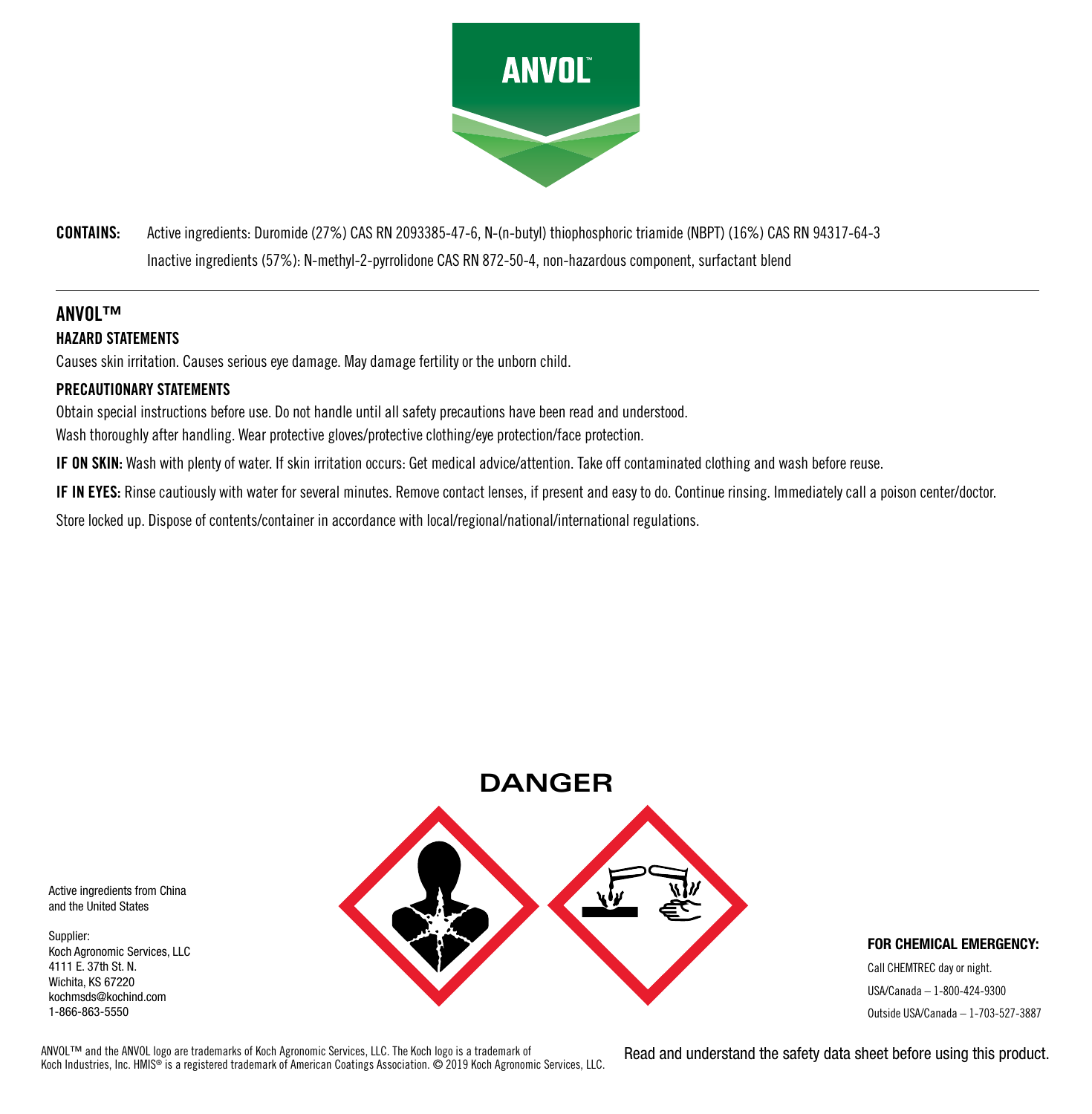WARNING: READ THE ENTIRE LABEL BEFORE LISING OR OPENING THIS PRODUCT INCLUDING ALL PRECAUTIONS, DIRECTIONS FOR USE, STORAGE AND HANDLING, TERMS AND CONDITIONS OF USE, WARRANTY LIMITATIONS AND LIMITATIONS OF LIABILITY AND REMEDIES.

ANVOL™ nitrogen stabilizer is designed to protect urea-based fertilizers from ammonia volatilization and may be used on any crop that requires nitrogen fertilization, including row crops, specialty crops, forages, sod, turfgrass, ornamentals and other landscape and nursery plantings. This product is recommended for surface, shallowplaced, shallow-banded or shallow-incorporated (less than two inches) application of urea and urea-containing fertilizers such as pre-plant, pre-emergence, sidedress, topdress or other post-planting applications. The benefits of ANVOL™ stabilizer as a urease inhibitor are a result of its ability to retard the hydrolysis of urea and control volatilization, preventing ammonia loss while the urea is on the soil surface or less than two inches deep in the soil.

# **FIRST AID MEASURES**

**IF IN EYES:** Rinse cautiously with water for several minutes. Remove contact lenses, if present and easy to do. Continue rinsing. Immediately call a POISON CENTER or doctor/physician.

**IF ON SKIN:** Wash with plenty of water. If skin irritation occurs: Get medical advice/attention. Take off contaminated clothing and wash it before reuse. **IF INHALED:** Move to fresh air. Call a physician if symptoms develop or persist. **IF INGESTED:** Rinse mouth. Get medical attention if symptoms occur.

#### **FIRE FIGHTING**

**Suitable extinguishing media:** Water fog. Water spray. Carbon dioxide (CO<sub>2</sub>). Foam. **Extinguishing media which must not be used for safety reasons:** Do not use water jet as an extinguisher, as this will spread the fire.

| <b>HMIS<sup>®</sup> Ratings</b> |    |                 |
|---------------------------------|----|-----------------|
| <b>Health</b>                   | 3* |                 |
| <b>Flammability</b>             |    |                 |
| <b>Physical Hazard</b>          |    |                 |
| <b>Personal Protection</b>      |    | *Chronic Hazard |

#### **GENERAL PRECAUTIONS AND DIRECTIONS FOR USE**

WARNING: Keep out of the reach of children. Pregnant or breastfeeding women must not handle this product. Read the entire label and safety data sheet before use. Use only according to label directions. Always wear proper personal protection when handling the product (long sleeves and long pants, goggles and chemical resistant gloves). Use only with adequate ventilation (large volumes of air movement). If engineering controls do not maintain airborne concentrations below recommended exposure limits (where applicable) or to an acceptable level (in countries where exposure limits have not been established), an approved respirator must be worn.

Do not apply directly to water. Do not contaminate waterways and sewers during cleaning of equipment or disposal of wastes. Always adhere to applicable provisions of federal, state, provincial and local laws and regulations.

Do not use in livestock feed. Keep livestock off treated areas until after 14 days or 1 inch of rainfall has accumulated. Urea and UAN may be toxic to livestock when ingested.

Do not enter treated areas until spray has thoroughly dried.

# **ANVOL™ NITROGEN STABILIZER USE RATE CHART**

| Urea        | 1.5 Quarts/Ton |
|-------------|----------------|
| <b>IJAN</b> | 0.75 Quart/Ton |

#### **FOR BLENDING ON UREA Equipment Required**

- An accurate scale to weigh materials.
- A fertilizer blender or other equipment suitable for rolling or blending the urea fertilizer with ANVOL™ stabilizer. A rotary device that can tumble the urea and allow for uniform contact with the product without spillage is appropriate. Auger and paddle mixers may also be used. Exposed inner surfaces should be clean, dry and rust-free.

# **Procedure**

- 1. Weigh the urea and transfer into the mixing or blending equipment.
- 2. Measure the desired quantity of ANVOL™ stabilizer.
- 3. Apply the product to the urea in the blender. Blend well before introducing other fertilizer materials and allow adequate time (at least 1 minute/ton) for uniform coverage. A dye is included in the product to assist in evaluating the uniformity of coverage.
- 4. Under certain temperature and humidity conditions, urea blended with the product may stick together. Often the addition of other fertilizer materials to the blender, such as potash, will eliminate the need to add a drying agent. If the particles remain sticky, add small amounts of finely ground, highly absorbent, free-flowing powders such as attapulgite clays at concentrations as low as 0.25% by weight of the treated urea.

## **FOR MIXING WITH UREA-AMMONIUM NITRATE (UAN) SOLUTIONS Procedure**

- 1. Fill the tank half full with UAN solution.
- 2. With agitators on, but prior to adding pesticides or surfactants, add the appropriate amount of ANVOL™ nitrogen stabilizer for the desired concentration in the full volume.
- 3. Mix well and then add the remainder of the UAN solution.
- 4. Use blended UAN solution soon after mixing. Degradation of the active ingredient is known to be impacted by pH and temperature. UAN with a pH greater than 7 tends to increase the storage time; a pH of less than 7 will result in more rapid degradation of the active ingredient. Other additives to the UAN may also result in a more acidic solution, thus reducing the storage time.

## **COMPATIBILITY**

Glyphosate herbicides may cause an increase in the rate of degradation when tank mixed with ANVOL™ nitrogen stabilizer. Therefore such mix should be applied soon after mixing to avoid a possible reduction in the effectiveness of the active ingredient.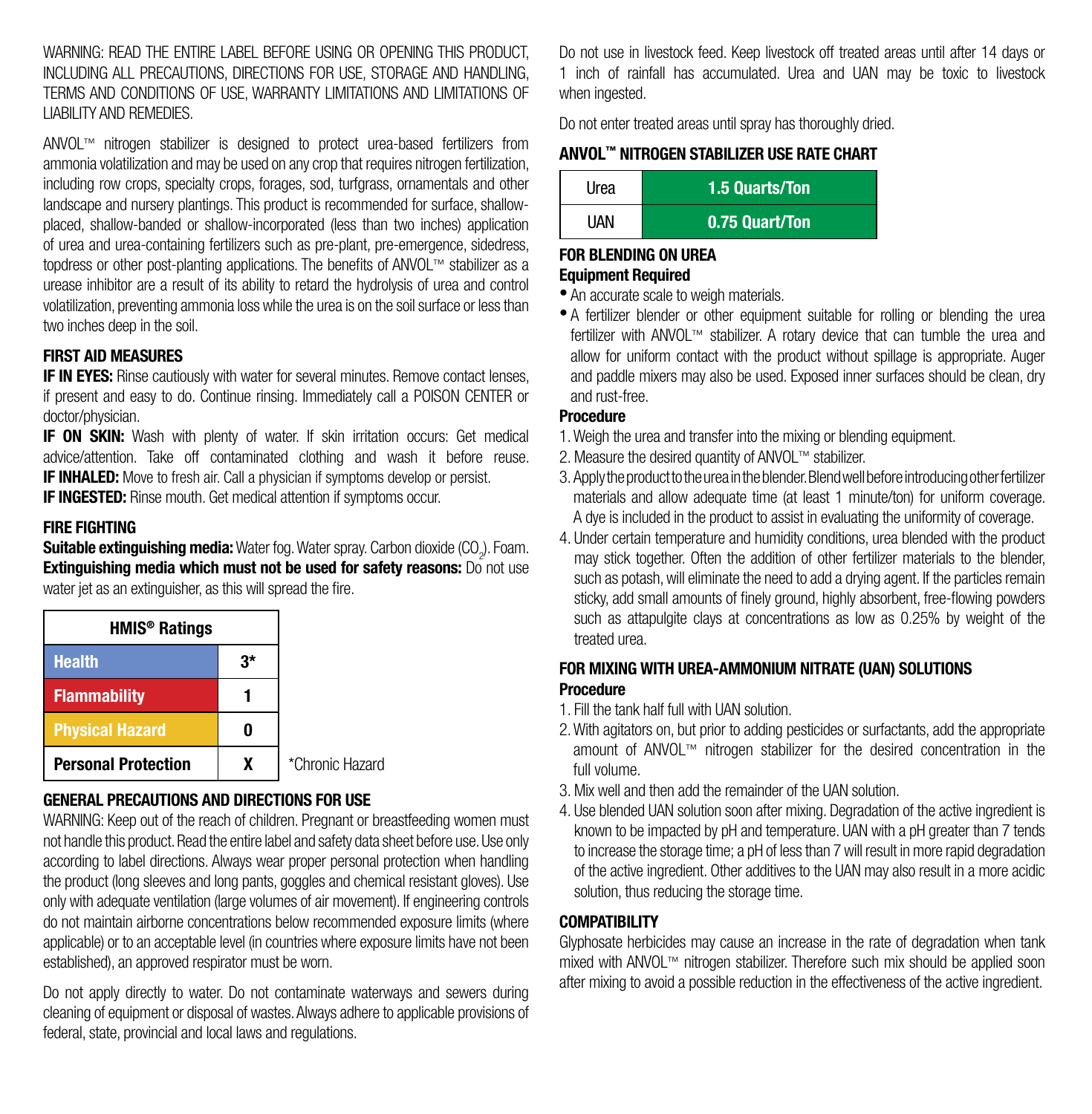#### **HANDLING, STORAGE AND DISPOSAL**

Avoid exposure – use care in handling/storage. Wear appropriate personal protective equipment. Avoid breathing mist/vapors/spray. Wear eye and face protection. Avoid prolonged exposure. Handle an open container with care. Wash before eating, drinking and/or smoking. Store this product in tightly closed original container in a well-ventilated place and in accordance with local/regional/national/international regulations. Keep away from food, drink and animal foodstuffs. Avoid freezing. Store at temperatures between 10°F and 100°F. If the product is subjected to temperatures below 5°F for an extended period of time, it will become solid. If this occurs, move product to a warm location where the inside temperature of the product can be brought above 32°F. At this point, the product will return to its normal liquid state. Following these procedures, the product may be used normally. No degradation of active ingredient will occur with the product that has been frozen. Avoid high temperatures. Long-term storage at temperatures above 100°F and long-term storage of open containers will cause the product to degrade. As the product degrades, it can release harmful gases. Store below 100°F and use opened containers within 30 days. Always use oldest stock first.

Dispose of according to federal, state, and local regulations. Rinse empty containers thoroughly. Cold temperatures, hard water, or less than adequate amounts of water in rinsing may result in the formation of crystals. Offer empty containers for (1) recycling, (2) reconditioning or (3) dispose of in a landfill or by other procedures approved by relevant authorities.

## **TERMS AND CONDITIONS OF USE**

IF YOU ARE UNWILLING OR UNABLE TO BE BOUND BY THE TERMS AND CONDITIONS OF THE LIMITED WARRANTY, WARRANTY LIMITATION AND INHERENT RISKS OF USE/ LIMITATION OF LIABILITY/LIMITATION OF REMEDIES, YOU SHOULD NOT USE THE PRODUCT AND SHOULD RETURN IT TO THE SELLER UNUSED, UNALTERED AND, IF APPLICABLE, IN ITS UNOPENED ORIGINAL PACKAGING, WITH A VALID PROOF OF PURCHASE FOR A REFUND OF THE PURCHASE PRICE. USE, ALTERATION OR OPENING BY THE BUYER OF THIS PRODUCT OR ANY OTHER PERSON CONSTITUTES ACCEPTANCE OF THE TERMS AND CONDITIONS OF THE LIMITED WARRANTY, WARRANTY LIMITATION AND INHERENT RISKS OF LISE/LIMITATION OF LIABILITY/ LIMITATION OF REMEDIES.

#### **LIMITED WARRANTY**

Koch Agronomic Services, LLC's exclusive warranty for this product is that (1) at the time of packaging of this product it conforms to the chemical description on the label and (2) it will be reasonably fit for the purpose stated on the label when used in strict accordance with the label directions, subject to the warranty limitation set forth below.

#### **WARRANTY LIMITATION**

TO THE EXTENT ALLOWED BY APPLICABLE LAW, KOCH AGRONOMIC SERVICES, LLC MAKES NO OTHER EXPRESS OR IMPLIED WARRANTY, INCLUDING ANY WARRANTY OF MERCHANTABILITY OR FITNESS FOR A PARTICULAR PURPOSE. NO OTHER PERSON, INCLUDING ANY DIRECT PURCHASER OF THIS PRODUCT FROM KOCH AGRONOMIC SERVICES, LLC, HAS THE RIGHT TO MAKE OR PASS ON ANY REPRESENTATION OR WARRANTY ON BEHALF OF KOCH AGRONOMIC SERVICES, LLC REGARDING THIS PRODUCT. KOCH AGRONOMIC SERVICES, LLC MAKES NO WARRANTY OR GUARANTEE THAT USE OF THIS PRODUCT WILL YIELD ANY SPECIFIC RESULTS.

#### **INHERENT RISKS OF USE/LIMITATION OF LIABILITY/LIMITATION OF REMEDIES**

It is impossible to eliminate all risks associated with use of this product. Crop damage or personal injury, lack of performance or other unintended consequences may result because of such factors as use of product contrary to label instructions (including use of the product in conditions noted on the label, such as unfavorable temperatures or soil conditions, etc.), abnormal conditions (including excess rainfall, drought, tornadoes, hurricanes, insect damage, etc.), presence of other materials, the manner of application, prolonged storage or other factors, all of which are beyond the control of Koch Agronomic Services, LLC. All such risks are expressly assumed by the buyer/user of this product. Individual results from using this product may vary. Koch Agronomic Services, LLC shall not be liable for losses or damages resulting from handling or use of this product.

To the extent allowed by applicable law, Koch Agronomic Services, LLC shall not be liable for consequential, incidental, special or exemplary damages or losses. To the extent allowed by applicable law, the exclusive remedy for all losses or damages resulting from this product or use of this product (including claims based on contract, breach of express or implied warranty, negligence, strict liability, or other legal theories), shall be limited to, at Koch Agronomic Services, LLC's election, one of the following:

1. Refund of the purchase price paid by buyer/user for any defective product, or 2. Replacement of the amount of defective product used by buyer/user.

No prior dealings between Koch Agronomic Services, LLC and the buyer/user can change this exclusive remedy. The Terms and Conditions of Use, Limited Warranty, Warranty Limitation and Inherent Risks of Use/Limitation of Liability/Limitation of Remedies cannot be varied or waived by any written or verbal statements or agreements. No employee, distributor or agent of Koch Agronomic Services, LLC, or any other seller, buyer or user is authorized to vary, waive or exceed the Terms and Conditions of Use, Limited Warranty, Warranty Limitation or Inherent Risks of Use/ Limitation of Liability/Limitation of Remedies in any manner.

### **CALIFORNIA PROPOSITION 65**



# AGRONOMIC SERVICES

ANVOL™, DUROMIDE™ and the ANVOL logo are trademarks of Koch Agronomic Services. LLC. The Koch logo is a trademark of Koch Industries, Inc. HMIS® is a registered trademark of American Coatings Association. © 2019 Koch Agronomic Services, LLC.

For a list of relevant patents that cover this product, please see http://www.kochagronomicservices.com/patents/.